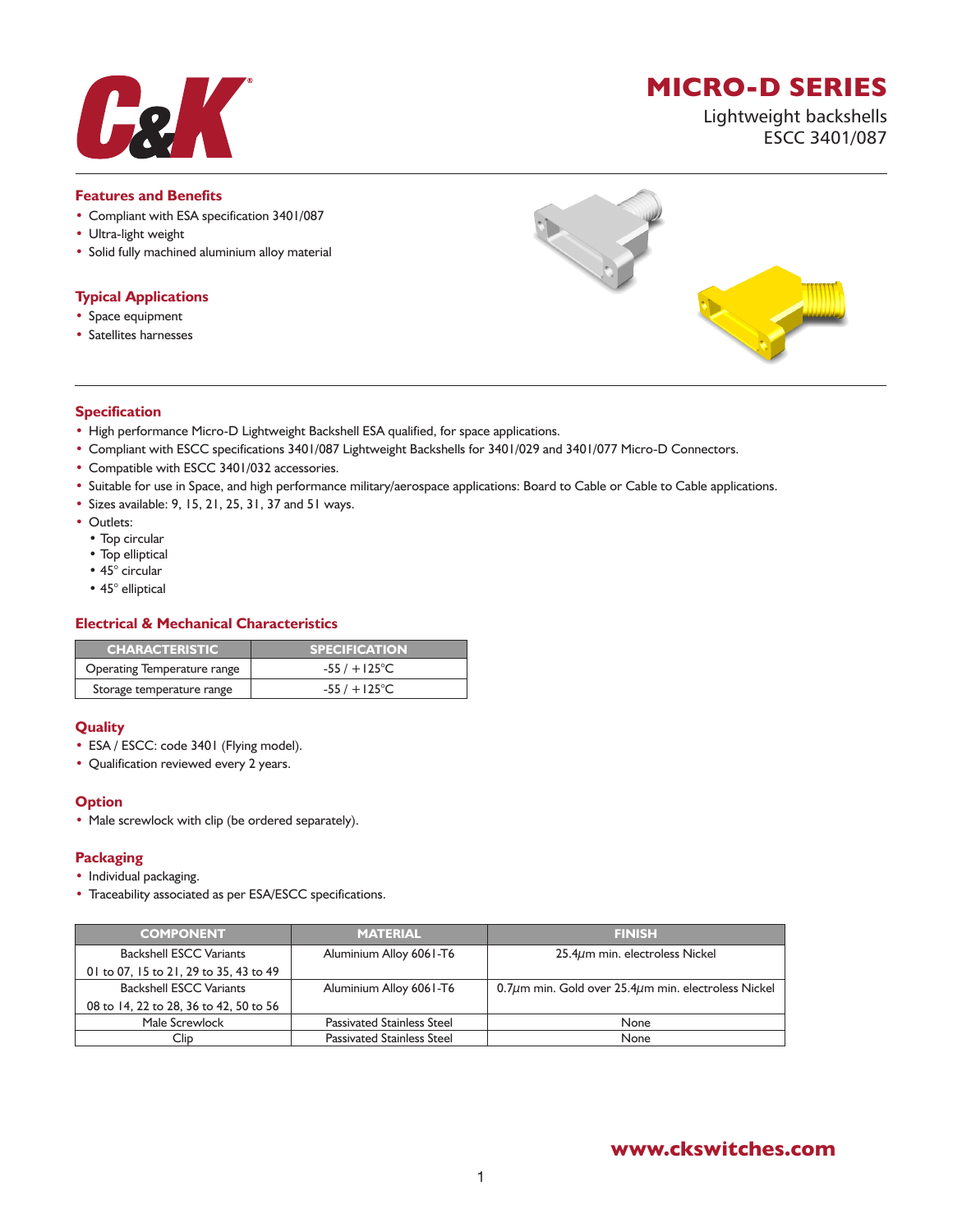# **MDM LIGHTWEIGHT BACKSHELL TOP CIRCULAR ENTRY**



## **DIMENSIONS AND WEIGHT**



| <b>SIZE</b> | A<br>±0.2 | в<br>±0.2 | C<br>±0.1 | D<br>±0.2 | ØE<br>±0.2 | ØF<br>±0.2 | <b>WEIGHT</b><br>(GRAMS) |
|-------------|-----------|-----------|-----------|-----------|------------|------------|--------------------------|
| 9           | 19.65     | 7.90      | 14.35     | 10.00     | 9.00       | 6.00       | 3                        |
| 15          | 23.45     | 7.90      | 18.16     | 12.00     | 9.00       | 6.00       | 3                        |
| 21          | 27.25     | 7.90      | 21.97     | 14.00     | 9.00       | 6.00       | 4                        |
| 25          | 29.80     | 7.90      | 24.51     | 16.00     | 9.00       | 6.00       | 4                        |
| 31          | 33.60     | 7.90      | 28.32     | 17.00     | 9.00       | 6.00       | 5                        |
| 37          | 37.40     | 7.90      | 32.13     | 18.00     | 9.00       | 6.00       | 5                        |
| 51          | 36.15     | 8.90      | 30.86     | 19.00     | 10.00      | 7.00       | 6                        |

 $(2x)$ Ø 2.40 $\pm$ 0.05

# **DESCRIPTION AND PART NUMBERS**

| <b>SHELL FINISH</b>       | <b>CONTACT SIZE</b> | <b>ESA/ESCC DESCRIPTION</b> | <b>C&amp;K PN</b> |
|---------------------------|---------------------|-----------------------------|-------------------|
|                           | 9                   | 340108701B                  | C115366-1032D     |
|                           | 15                  | 340108702B                  | C115366-1033D     |
|                           | 21                  | 340108703B                  | C115366-1034D     |
|                           | 25                  | 340108704B                  | C115366-1035D     |
|                           | 31                  | 340108705B                  | C115366-1036D     |
|                           | 37                  | 340108706B                  | C115366-1037D     |
| <b>Electroless Nickel</b> | 51                  | 340108707B                  | C115366-1038D     |
|                           | 9                   | 340108708B                  | C115366-1032C     |
|                           | 15                  | 340108709B                  | C115366-1033C     |
|                           | 21                  | 340108710B                  | C115366-1034C     |
|                           | 25                  | 340108711B                  | C115366-1035C     |
|                           | 31                  | 340108712B                  | C115366-1036C     |
|                           | 37                  | 340108713B                  | C115366-1037C     |
| Gold                      | 51                  | 340108714B                  | C115366-1038C     |

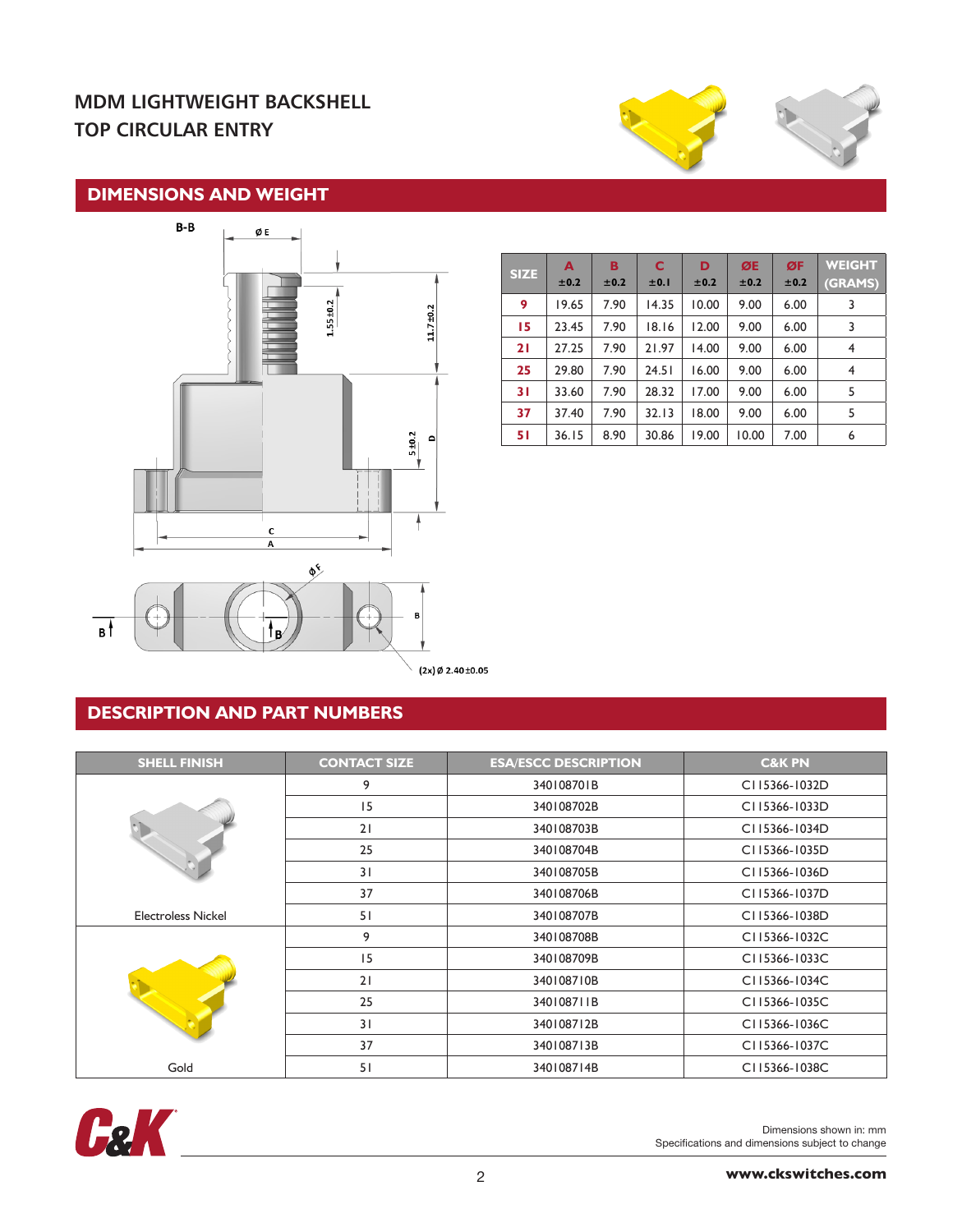# **MDM LIGHTWEIGHT BACKSHELL TOP ELLIPTICAL ENTRY**



## **DIMENSIONS AND WEIGHT**



| <b>SIZE</b> | A<br>±0.2 | в<br>±0.2 | C<br>±0.1 | D<br>±0.2 | Е<br>±0.2 | F<br>±0.2 | G<br>±0.2 | <b>WEIGHT</b><br>(GRAMS) |
|-------------|-----------|-----------|-----------|-----------|-----------|-----------|-----------|--------------------------|
| 9           | 19.65     | 7.90      | 14.35     | 10.00     | 10.90     | 7.90      | 6.00      | 3                        |
| 15          | 23.45     | 7.90      | 18.16     | 12.00     | 13.70     | 10.70     | 6.00      | 4                        |
| 21          | 27.25     | 7.90      | 21.97     | 14.00     | 18.00     | 15.00     | 6.00      | 4                        |
| 25          | 29.80     | 7.90      | 24.51     | 16.00     | 20.50     | 17.50     | 6.00      | $\overline{4}$           |
| 31          | 33.60     | 7.90      | 28.32     | 17.00     | 23.80     | 20.80     | 6.00      | 5                        |
| 37          | 37.40     | 7.90      | 32.13     | 18.00     | 27.60     | 24.60     | 6.00      | 6                        |
| 51          | 36.15     | 8.90      | 30.86     | 19.00     | 26.40     | 23.40     | 7.00      | 6                        |



# **DESCRIPTION AND PART NUMBERS**

| <b>SHELL FINISH</b>       | <b>CONTACT SIZE</b> | <b>ESA/ESCC DESCRIPTION</b> | <b>C&amp;K PN</b>            |
|---------------------------|---------------------|-----------------------------|------------------------------|
|                           | 9                   | 340108715B                  | CI15366-1039D                |
|                           | 15                  | 340108716B                  | CI15366-1040D                |
|                           | 21                  | 340108717B                  | C115366-1041D                |
|                           | 25                  | 340108718B                  | C115366-1042D                |
|                           | 31                  | 340108719B                  | C115366-1043D                |
|                           | 37                  | 340108720B                  | C115366-1044D                |
| <b>Electroless Nickel</b> | 51                  | 340108721B                  | CI15366-1045D                |
|                           | 9                   | 340108722B                  | C115366-1039C                |
|                           | 15                  | 340108723B                  | C115366-1040C                |
|                           | 21                  | 340108724B                  | $CI$ <sub>15366</sub> -1041C |
|                           | 25                  | 340108725B                  | C115366-1042C                |
|                           | 31                  | 340108726B                  | C115366-1043C                |
|                           | 37                  | 340108727B                  | C115366-1044C                |
| Gold                      | 51                  | 340108728B                  | C115366-1045C                |

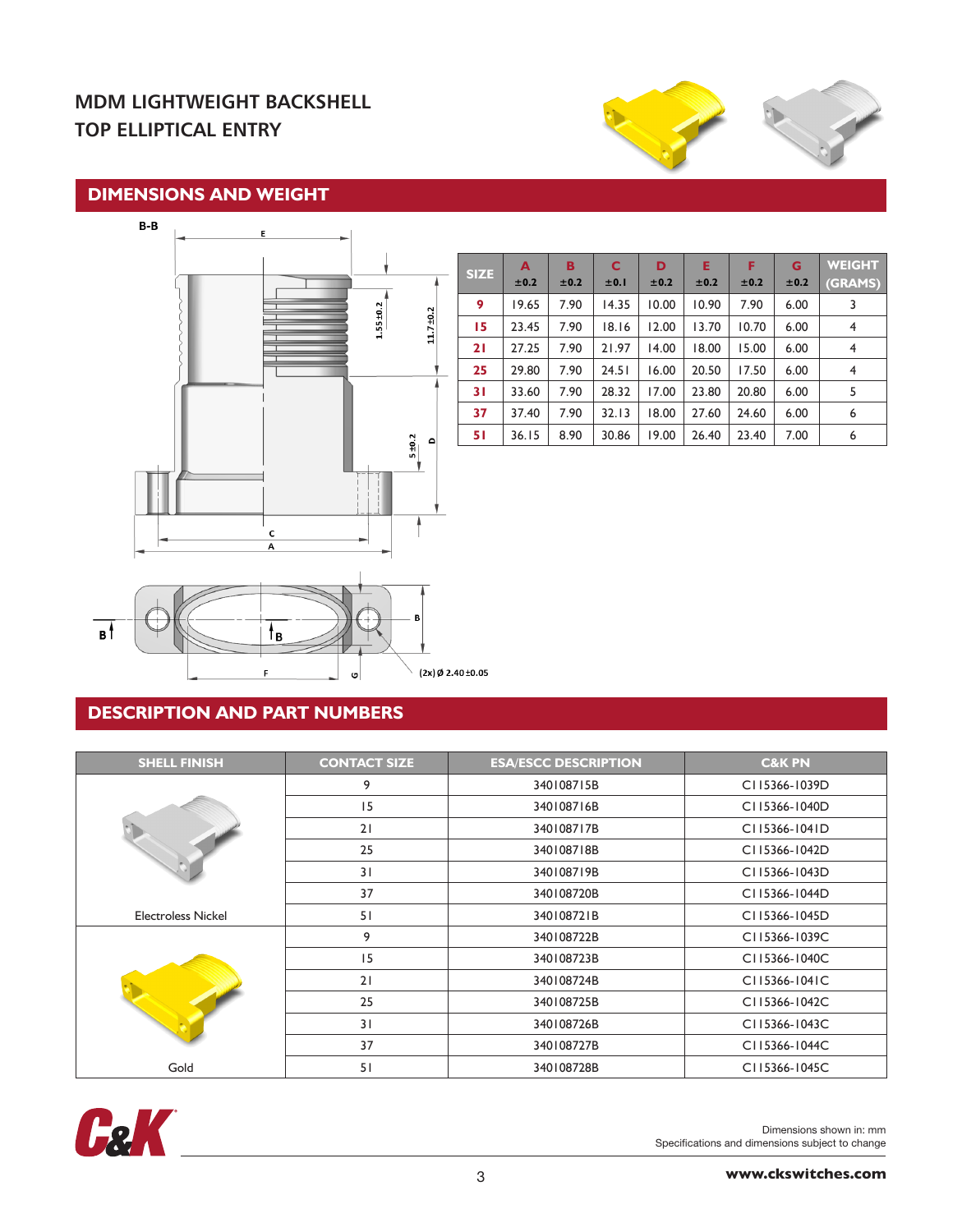# **MDM LIGHTWEIGHT BACKSHELL 45° CIRCULAR ENTRY**

*(Our design accepts right or left mounting)*

## **DIMENSIONS AND WEIGHT**



| <b>SIZE</b> | A<br>±0.2 | в<br>±0.2 | C<br>±0.1 | D<br>±0.2 | ØE<br>±0.2 | ØF<br>±0.2 | <b>WEIGHT</b><br>(GRAMS) |
|-------------|-----------|-----------|-----------|-----------|------------|------------|--------------------------|
| 9           | 19.65     | 7.90      | 14.35     | 21.00     | 8.30       | 5.30       | 3                        |
| 15          | 23.45     | 7.90      | 18.16     | 23.00     | 9.00       | 6.00       | 4                        |
| 21          | 27.25     | 7.90      | 21.97     | 24.00     | 9.00       | 6.00       | 4                        |
| 25          | 29.80     | 7.90      | 24.51     | 27.00     | 9.00       | 6.00       | 5                        |
| 31          | 33.60     | 7.90      | 28.32     | 28.00     | 9.00       | 6.00       | 5                        |
| 37          | 37.40     | 7.90      | 32.13     | 29.00     | 9.00       | 6.00       | 6                        |
| 51          | 36.15     | 8.90      | 30.86     | 30.00     | 10.00      | 7.00       | 6                        |

## **DESCRIPTION AND PART NUMBERS**

| <b>SHELL FINISH</b>       | <b>CONTACT SIZE</b> | <b>ESA/ESCC DESCRIPTION</b> | <b>C&amp;K PN</b>                         |
|---------------------------|---------------------|-----------------------------|-------------------------------------------|
|                           | 9                   | 340108729B                  | C115366-1046D                             |
| <b>TEFFEET</b>            | 15                  | 340108730B                  | C115366-1047D                             |
|                           | 21                  | 340108731B                  | C115366-1048D                             |
|                           | 25                  | 340108732B                  | C115366-1049D                             |
|                           | 31                  | 340108733B                  | C115366-1050D                             |
|                           | 37                  | 340108734B                  | $CI$ <sub>15366</sub> -105 <sub>1</sub> D |
| <b>Electroless Nickel</b> | 51                  | 340108735B                  | C115366-1052D                             |
|                           | 9                   | 340108736B                  | $CI$ 15366-1046C                          |
|                           | 15                  | 340108737B                  | $CI$ 15366-1047C                          |
|                           | 21                  | 340108738B                  | CI15366-1048C                             |
|                           | 25                  | 340108739B                  | CI15366-1049C                             |
|                           | 31                  | 340108740B                  | $CI$ 15366-1050C                          |
|                           | 37                  | 340108741B                  | $CI$ 15366-1051C                          |
| Gold                      | 51                  | 340108742B                  | CI15366-1052C                             |

ŏ

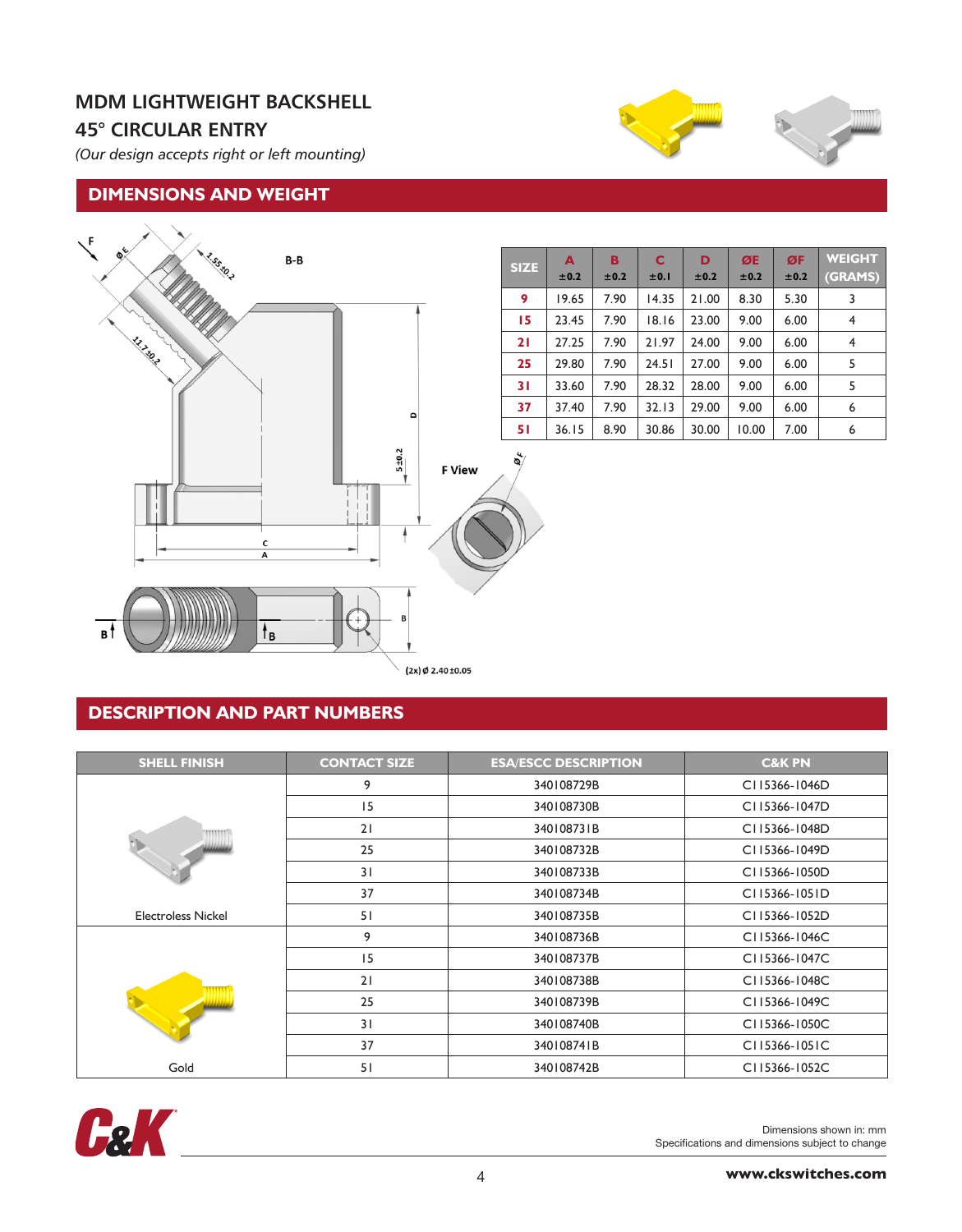# **MDM LIGHTWEIGHT BACKSHELL 45° ELLIPTICAL ENTRY**

*(Our design accepts right or left mounting)*

## **DIMENSIONS AND WEIGHT**



| <b>SIZE</b> | A<br>±0.2 | в<br>±0.2 | C<br>±0.1 | D<br>±0.2 | Е<br>±0.2 | F<br>±0.2 | G<br>±0.2 | <b>WEIGHT</b><br>(GRAMS) |
|-------------|-----------|-----------|-----------|-----------|-----------|-----------|-----------|--------------------------|
| 9           | 19.65     | 7.90      | 14.35     | 21.00     | 8.00      | 5.00      | 6.00      | 3                        |
| 15          | 23.45     | 7.90      | 18.16     | 23.00     | 10.50     | 7.50      | 6.00      | $\overline{4}$           |
| 21          | 27.25     | 7.90      | 21.97     | 24.00     | 12.50     | 9.50      | 6.00      | 5                        |
| 25          | 29.80     | 7.90      | 24.51     | 27.00     | 13.80     | 10.80     | 6.00      | 5                        |
| 31          | 33.60     | 7.90      | 28.32     | 28.00     | 15.50     | 12.50     | 6.00      | 6                        |
| 37          | 37.40     | 7.90      | 32.13     | 29.00     | 18.00     | 15.00     | 6.00      | 6                        |
| 51          | 36.15     | 8.90      | 30.86     | 30.00     | 20.00     | 17.00     | 7.00      | 7                        |

**F View** 



**DESCRIPTION AND PART NUMBERS**

| <b>SHELL FINISH</b>       | <b>CONTACT SIZE</b> | <b>ESA/ESCC DESCRIPTION</b> | <b>C&amp;K PN</b>            |
|---------------------------|---------------------|-----------------------------|------------------------------|
|                           | 9                   | 340108743B                  | $CI$ <sub>15366</sub> -1053D |
|                           | 15                  | 340108744B                  | C115366-1054D                |
|                           | 21                  | 340108745B                  | C115366-1055D                |
|                           | 25                  | 340108746B                  | C115366-1056D                |
|                           | 31                  | 340108747B                  | C115366-1057D                |
|                           | 37                  | 340108748B                  | C115366-1058D                |
| <b>Electroless Nickel</b> | 51                  | 340108749B                  | C115366-1059D                |
|                           | 9                   | 340108750B                  | $CI$ 15366-1053C             |
|                           | 15                  | 340108751B                  | C115366-1054C                |
|                           | 21                  | 340108752B                  | CI15366-1055C                |
|                           | 25                  | 340108753B                  | CI15366-1056C                |
|                           | 31                  | 340108754B                  | CI15366-1057C                |
|                           | 37                  | 340108755B                  | CI15366-1058C                |
| Gold                      | 51                  | 340108756B                  | CI15366-1059C                |